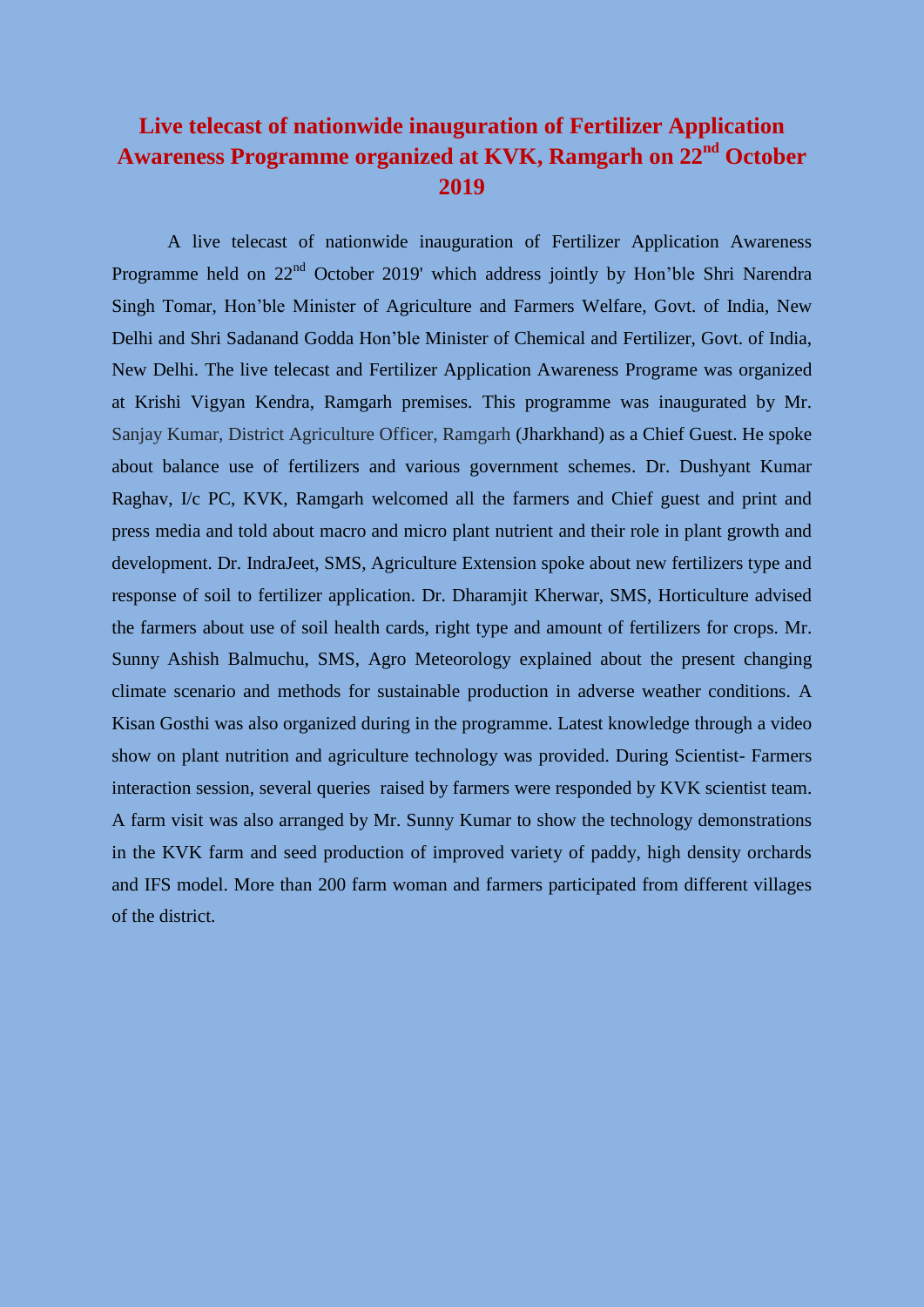

Address by Shri Sanjay Kumar, District Agriculture Officer, Hazaribag and Ramgarh